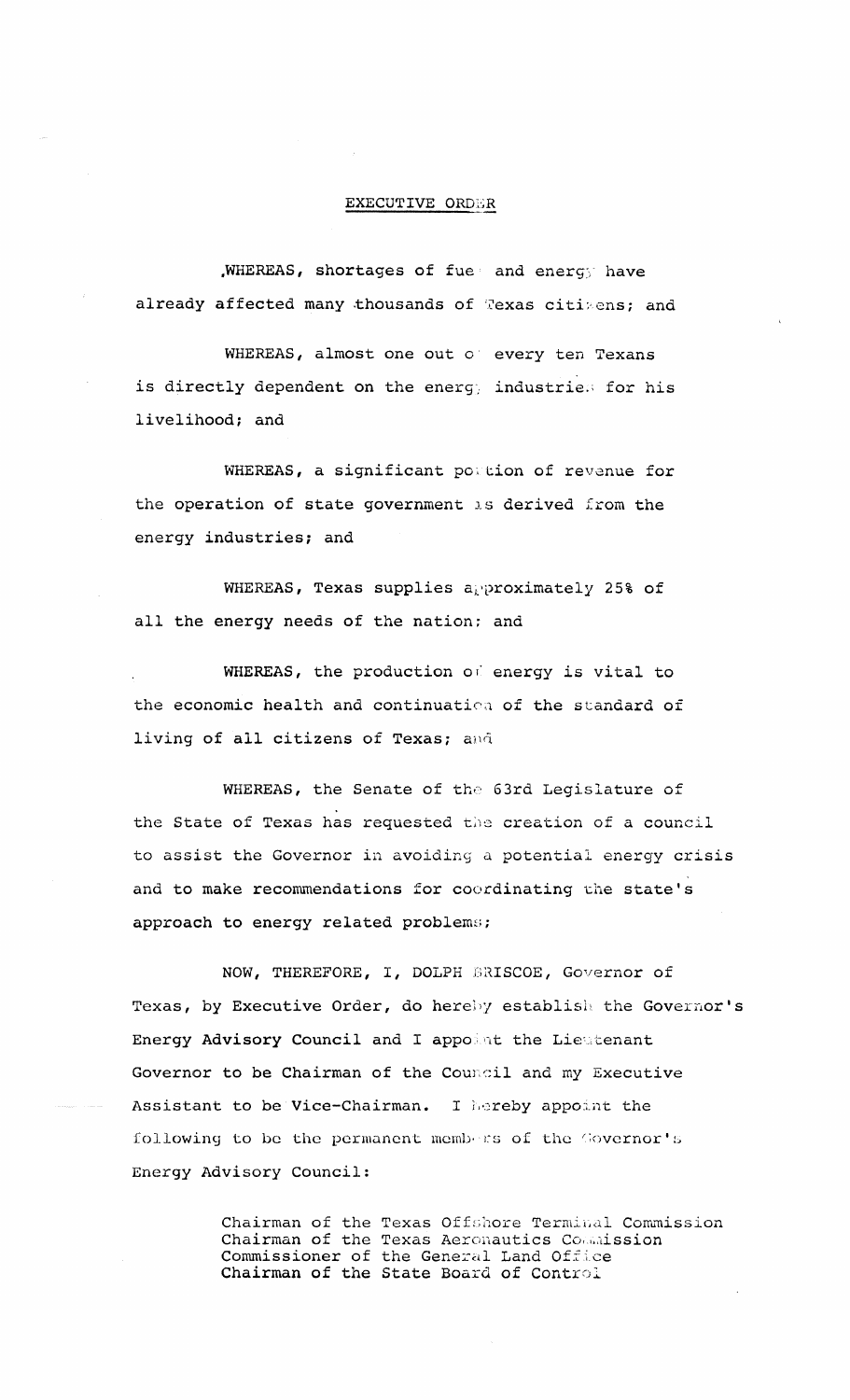Texas Member of the Southern Interstate Nuclear Board Chairman of the Texas Railroad Commission Chairman of the Texas Air Control Board Chairman of the Texas Mass Transportation Commission 'Chairman of the Texas Highway Department Chairman of the Texas Industrial Commission Director of the Governor's Division of Planning Coordination A representative of the Texas Mid-Continent Oil and Gas Association A representative of the Texas Independent Producers and Royalty Owners Association A representative of the Pipeline Industry <sup>A</sup> representative of the Electric Utility Industry A representative of the Environmental Sciences A representative of Labor and Small Users A representative of the Universities A representative of Economics and Finance<br>A representative of the Nuclear Industry the Nuclear Industry A representative of Large Energy Users A representative of Public Health A representative of the Natural Gas Industry A representative of the Petroleum Industry

<sup>I</sup> ask each member to personally participate fully and to assist the Council in all its actions utilizing all the available resources of his respective organization. I shall appoint additional advisory or resource members as necessary.

I hereby charge the Energy Advisory Council with the primary goal of recommending to me a state energy policy which will draw together the policy making activities of the public and private sectors of the State. Such a policy should provide economic, environmental, and social parameters for energy resources uses in Texas. <sup>I</sup> will appoint the representatives of the industries and public in the near future and at an early meeting of the Council, I will issue a detailed charge which will further define the role and scope of authority of the Council.

<sup>I</sup> hereby direct the Division of Planning Coordination in the Governor's Office to provide all necessary staffing assistance to the Council and to coordinate staff support from all other sources.